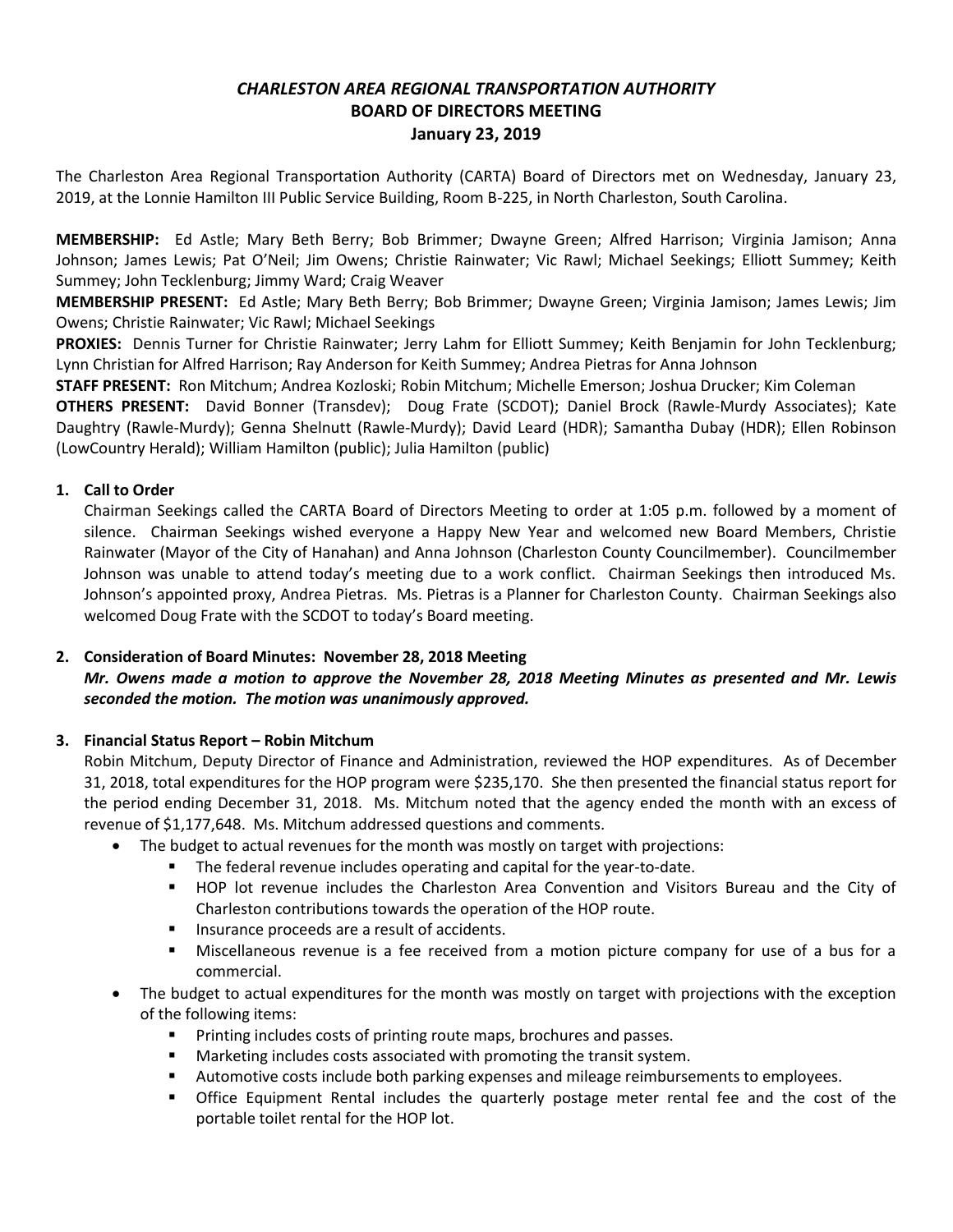- Office Equipment Maintenance (OEM) includes the FY19 portion of the Swiftly Transit Time and Insights Software renewal (through 6/28/19), the FY19 portion of the NetCloud Essentials for mobile routers and Zscaler internet security renewal (through 7/24/19) in addition to other IT support.
- Rent includes the Ashley Phosphate Park-N-Ride lot, Leeds Avenue lot lease from SCE&G, SC Works Trident lease space and document storage.
- Money Counting is the cost of the armored guard service, GARDA, to pick-up and transport cash deposits to the bank.
- Professional Services include legal fees, payroll processing system fees and the cost of the security guard for the HOP lot.
- Contract Services (IGA & Management) is the extensive services the BCDCOG provides to CARTA.
- Vehicle Maintenance is the cost to maintain the fleet.
- **Dearating Fees & Licenses include credit card transaction fees.**
- **Insurance includes the cost of liability insurance provided by the Insurance Reserve Fund. This is the** FY19 portion of the 2018 insurance premium. CARTA's insurance will renew January 1.
- **Rolling Stock is the purchase of the 2018 Ford Starcraft Allstar cutaway, the 2018 Eldorado Amerivan** and the first of 16 Gillig buses.
- Bus Shelter Construction/Bench Installation is the cost to purchase and install shelters and benches.

The Board received the Financial Status Report as information.

#### **4. Intermodal Center Update – Ron Mitchum**

Ron Mitchum, Executive Director, presented a video and slide presentation depicting the progress of the Intermodal Center. The Center is very close to completion. The Grand Opening date is projected for the Spring and will be announced to the Board so that members can make plans to attend the event. Chairman Seekings commended City of North Charleston and Charleston County personnel for their work in making the much needed Intermodal Center become a reality. The Board received the Intermodal Center Update as information.

#### **5. Melnick Park-N-Ride – Invitation for Bid – Request for Approval – Ron Mitchum**

Mr. Mitchum noted that in December 2018, CARTA issued a Request for Bids for construction of the Melnick Park-N-Ride facility. On January 18, 2019, the bids were publicly opened. Four responsive bids were received and were reviewed for completeness and accuracy. The low bid is approximately \$276,791.00 or 11% under engineer estimates for the project. The construction of the Park-N-Ride is scheduled to be completed within 150 days of the Notice to Proceed. It is recommended that the Melnick Park-N-Ride construction contract be awarded to Banks Construction for \$2,141,539.42 without bid adjustment. A hand-out was distributed to the Board depicting the layout of the facility.

*Mr. Rawl made a motion to approve the Melnick Park-N-Ride Invitation for Bid as presented. Mr. Astle seconded the motion. The motion was unanimously approved.*

## **6. Student Fare Structure – Discussion – Ron Mitchum**

Mr. Mitchum discussed the possibility of offering fare-free service to high school students with proper identification. The purpose would be to give them the opportunity to use the service by demonstrating how easy it would be to use public transportation. It would also give them the opportunity to have transportation to and from after school activities.

*Mr. Rawl made a motion to approve fare-free services for high school students for a six-month period then reevaluate the service, including financial forecast and ridership numbers if the program is extended, to determine the impact. Mr. Owens seconded the motion. The motion was unanimously approved.*

#### **7. Lowcountry Rapid Transit Presentation – HDR**

Mr. Mitchum introduced David Leard, Project Manager with HDR. Mr. Leard presented a video and an update on the Lowcountry Rapid Transit project. He discussed the I-26 ALT Corridor study findings, the scope and schedule, the work-to-date as well as the project programming timeline. Mr. Leard also discussed the upcoming community workshops throughout the region and the public meetings to initiate the environmental process (NEPA). He then addressed questions and comments. The Board received the Lowcountry Rapid Transit Presentation as information.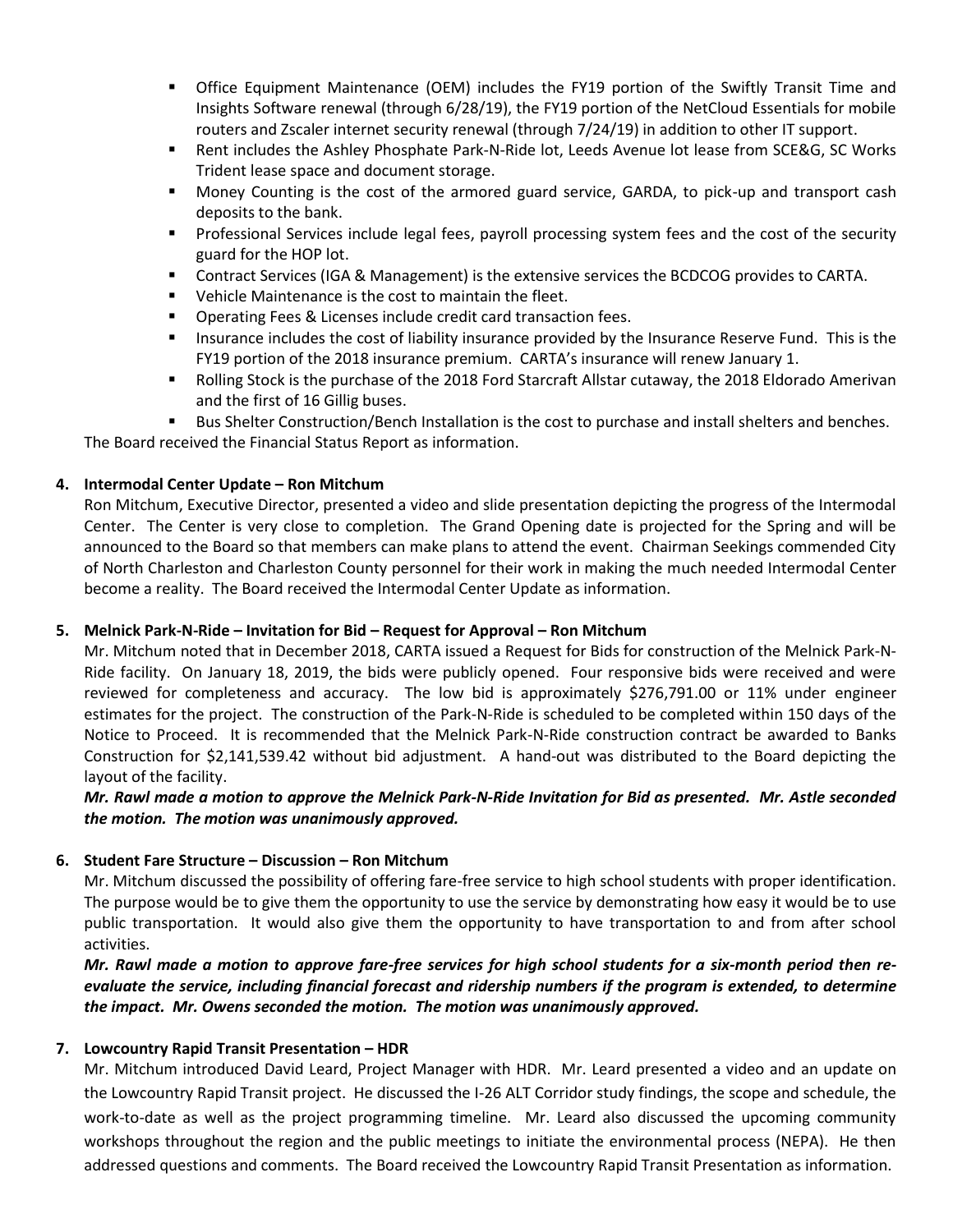#### **8. Shelter/Bench Installation Project – Status Report – Andrea Kozloski**

Andrea Kozloski, Deputy Director of Operations and Support, noted that the Bench and Shelter Installation project is well underway. Ms. Kozloski presented slides depicting shelters and benches that have been installed and discussed the timeline for the remaining installations. There will be a ribbon-cutting ceremony in February for the Dorchester Road shelters/benches. Board members are encouraged to attend. Details will be forthcoming. Ms. Kozloski then addressed questions and comments. Chairman Seekings commended Mr. Astle for his dedicated work on this project. Mr. Mitchum then presented slides depicting mistakes with previous installation. He assured the Board that standards are in place now to ensure these types of mistakes will not happen in the future. The Board received the Shelter/Bench Installation Project Status Report as information.

#### **9. Vehicle Refurbishment – Request for Approval – Ron Mitchum**

Mr. Mitchum noted that staff recently issued Request for Proposal for the purchase of refurbishment services for up to 16 of the 1996 New Flyer buses over a five-year period. One response was received from Complete Coach Works. Complete Coach Works specializes in the refurbishment of older buses as well as the repair of wrecked buses. Compete Coach Works has visited the CARTA garage and has inspected the fleet based on the amount of rust and corrosion on the fleet. They proposed two different options: 1) To refurbish the existing vehicles at a cost of \$285,000 each; or 2) To utilize 2001 or newer model low floor Gilligs that they currently have available and would refurbish at a cost of \$265,000 each. Both options are available for a 5-year/350,000 mile warranty on the engines as well as an 8-year/\$350,000 mile warranty on the frame and structural components. Staff requests approval to contract with Complete Coach Works for option number 2 based on pricing and the fact that it would utilize low floor vehicles. After discussions on the warranty agreement and FTA regulations, a motion was made.

*Mr. Rawl made a motion that directs Executive Director Mitchum to investigate complete information for purchase versus refurbishment. Mr. Astle seconded the motion. The motion was unanimously approved.*

#### **10. CARTA Video Series Launch – Michelle Emerson**

Michelle Emerson, Marketing and Communications Manager, presented three videos filmed to promote CARTA. The videos featured current riders. The videos were entitled: "Why I Ride;" "Ride with Us;" and "Free Rides-DASH." Ms. Emerson recognized Rawle-Murdy Associates, David Brock, Kate Daughtry and Genna Shelnutt for their work on the video project. She also thanked the Board, the bus operators and their supervisors for the opportunity to launch this robust, social media campaign. The Board received the CARTA Video Series as information.

#### **11. Marketing/Outreach Report – Daniel Brock**

Daniel Brock, with Rawle-Murdy Associates, presented the Marketing/Outreach Report. He updated the Board on the App statistics for the last four weeks, December Social Media engagements and link clicks. Mr. Brock also highlighted the following social media events: "On Board with the Board;" "Annual Bike Giveaway;" "New Express Buses." He also noted that Charleston Business Magazine featured an article highlighting CARTA and Chairman Seekings and The Post & Courier highlighted the new Bus Wash that was picked up by the AP. Mr. Green thanked Chairman Seekings, Executive Director Mitchum and Mr. Brock for the opportunity to participate in the "On Board with the Board" event. He stated that the transit app was very easy to use and he encouraged other Board members to participate in the initiative. The Board received the Marketing/Outreach Report as information.

#### **12. Appointment of Nominating Committee**

Chairman Seekings announced that the CARTA Nominating Committee will meet in the next few weeks to discuss the slate of officers for the election in February. The Nominating Committee will be comprised of Ed Astle, Dwayne Green and James Lewis. Chairman Seekings stated that if any Board member would like to nominate a Board member for an Officer position, to please contact one of the members of the Nominating Committee. The election will be held at the February Board Meeting.